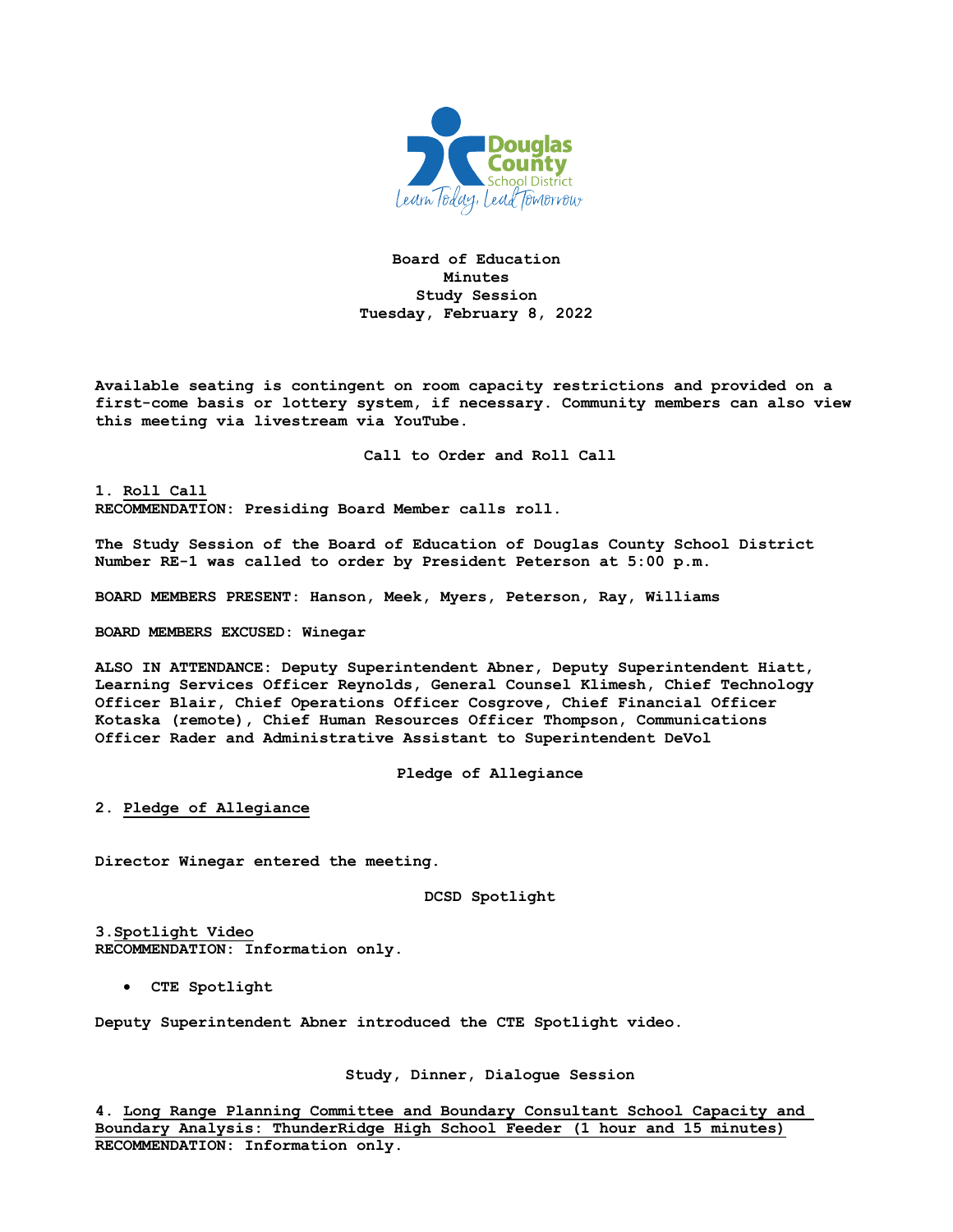**Board of Education Minutes February 8, 2022 Page 2 of 4** 

- **Attachment #1: 2.8.2022 WDI School Capacity and Boundary Memo**
- **Attachment #2: LRPC Presentation for TRHS Feeder**

**The Long Range Planning Committee (LRPC) and Western Demographics, Inc. (WDI) will present and discuss residential growth and enrollment within the ThunderRidge High School feeder. Discussions will include the geography of the high school feeder, forecasted residential growth, current and future enrollment, existing school capacity, future capacity needed and build-out scenarios for future schools, and prior actions taken regarding school attendance boundary changes. Feedback from the Board of Education is necessary to confirm short, medium, and long-term strategies.** 

**The Board held discussion with Chief Operations Officer Cosgrove, Planning Manager Stertz, staff members, Western Demographics, Inc. consultant Shannon Bingham and members of the Long Range Planning Committee regarding the ThunderRidge High School feeder.** 

**President Peterson called a recess at 6:13 p.m. and reconvened the study session at 6:26 p.m**.

**5. 2021-2022 Master Capital Plan and Priority Capital Needs (1 hour and 15 minutes) RECOMMENDATION: Information only.**

• **Attachment #1: 2.8.2022 BoE Priority Capital Needs Presentation**

**On October 26, 2021 the Board of Education adopted the 2021-2022 Master Capital Plan (MCP). The Long Range Planning Committee (LRPC) will submit the 2022-2023 MCP to the Board of Education at a later date. The MCP is presented annually to the Board of Education and serves as an important tool in the District's capital planning decisions. The 2021-2022 MCP encompasses a five-year period and details population, residential development, and enrollment trends within the District, summarizes the estimated costs, proposed locations, and risks and opportunities for new construction, and identifies and prioritizes capital reinvestment needs. Staff will present the current priority capital needs for consideration.** 

**The Board held discussion with Chief Operations Officer Cosgrove, Facilities Capital Planner Blazek, Deputy Superintendent Hiatt, Executive Director of Schools Winsor, staff members, and members of the Long Range Planning Committee regarding the 2021- 2022 Master Capital Plan and Priority Capital Needs.** 

**6. Mill Bond Exploratory Ad Hoc Committee (MBEC) Chair Report (20 minutes) RECOMMENDATION: Information only.** 

**Mill Bond Exploratory Ad Hoc Committee (MBEC) Chair Sandra Brownrigg will discuss the MBEC purpose and next steps/timeline.** 

**The Board held discussion with Mill Bond Exploratory Ad Hoc Committee (MBEC) Sandra Brownrigg, Chair.** 

**Board of Education Reports**

**7. President and Vice President Items RECOMMENDATION: Information only.**

**President Peterson advised:**

- **February 9, 2022 MBEC Planning Meeting**
- **Upcoming Date to be determined for a Special Meeting regarding the Superintendent Search**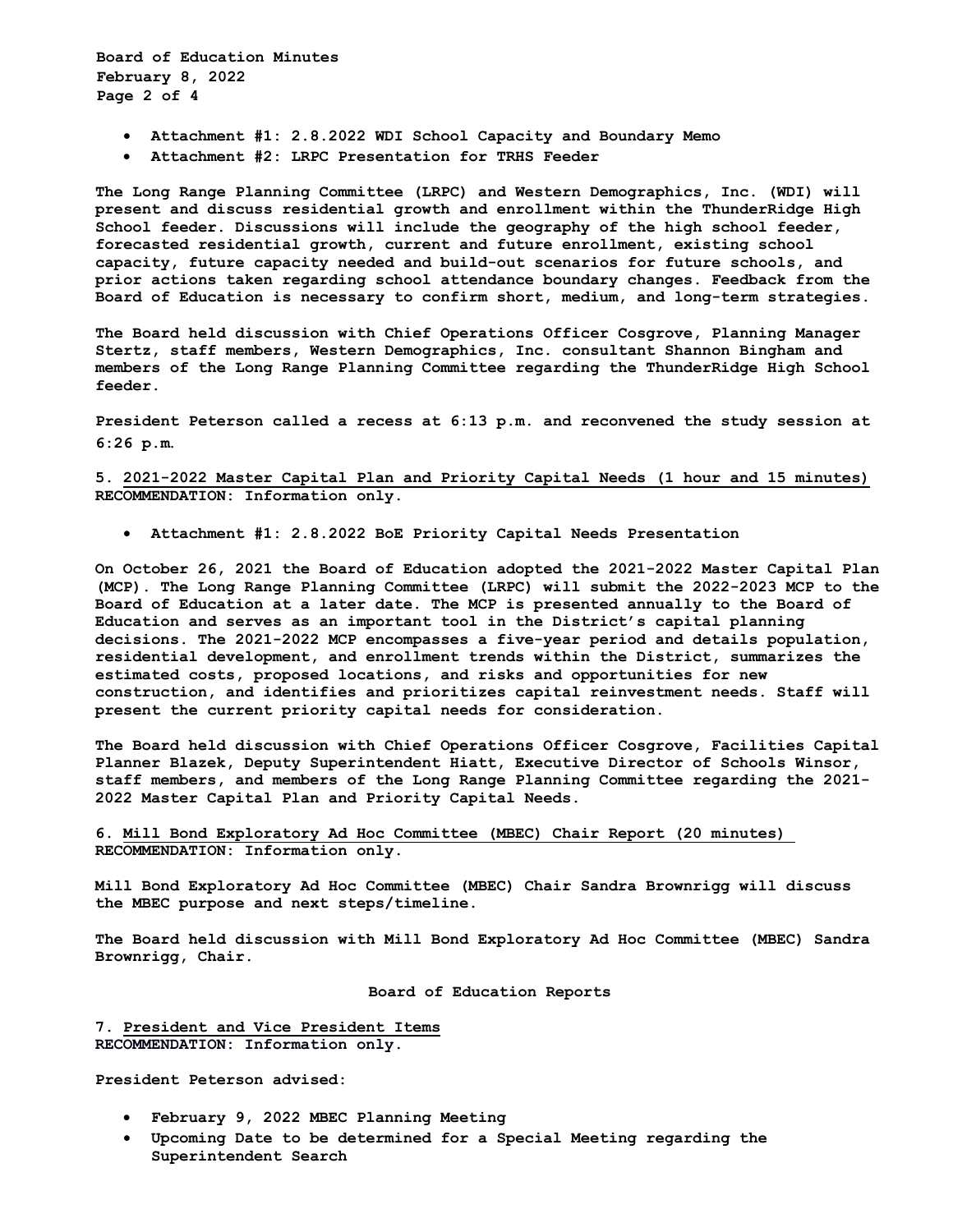**Board of Education Minutes February 8, 2022 Page 3 of 4** 

- **February 10, 2022 at 11:30 a.m. Board Agenda Planning Meeting**
- **February 15, 2022 at 12:30 p.m. Dyslexia Simulation**
- **February 17, 2022 DAC Winter Forum**

**Vice President Williams provided comments.** 

**8. Board Directors: Announcements and Comments RECOMMENDATION: Information only.**

**Director Winegar advised that although she will be on maternity leave beginning March 25, 2022, she will attend Board meetings and Board committee meetings either in person or remotely.** 

**Director Meek advised the DAC Forum will be held on February 17, 2022.** 

**Director Ray provided comments.** 

**President Peterson provided information regarding the Equity Advisory Council.** 

**Convene in Executive Session** 

## **9. Convene in Executive Session (a closed session)**

**RECOMMENDATION: That the Board of Education adjourn the Study Session and convene in Executive Session (a closed session) for purposes of consideration of real estate matter(s) pursuant to C.R.S. § 24-6-402(4)(a) involving the transfer or sale of real property regarding the following sites: Toepfer Park property, Sweetwater Park property, and property located in Castle Pines on Monach Blvd.; and, holding conference with the District's attorney(s) to receive legal advice on specific legal questions, pursuant to C.R.S. § 24-6-402(4)(b), including conferences to receive legal advice regarding the transfer or sale of such real property.**

**The Board may hold an executive session for considering limited matters, including: Real Estate matters e.g. the purchase, acquisition, lease, transfer or sale of real, personal or other property pursuant to C.R.S. § 24-6-402(4)(a); to hold conference with the Board's attorney to receive legal advice on specific legal questions, pursuant to C.R.S. § 24-6-402(4)(b); matters required to be kept confidential by federal or state law or rules and regulations pursuant to C.R.S. § 24-6-402(4)(c); to be advised on specialized details of security arrangements and investigations pursuant to C.R.S. § 24-6-402(4)(d); to determine positions relative to matters that are or will be subject to contract negotiations, developing strategy for those negotiations, and instructing negotiators, pursuant to C.R.S. § 24-6-402(4)(e); personnel matters, including actions, updates, and Superintendent recommendations involving individual employees, pursuant to C.R.S. § 24-6-402(4)(f); to consider documents protected by non-disclosure provisions of Colorado Open Records Act pursuant to C.R.S. § 24-6-402(4)(g); and/or to be advised on individual student matters, where public disclosure would adversely affect the person or persons involved, pursuant to C.R.S. § 24-6-402(4)(h).** 

**Director Ray commented regarding executive session notice.** 

**ORIGINAL - Motion** 

**Member Williams moved, Member Myers seconded to approve the ORIGINAL motion that the Board of Education adjourn the Study Session and convene in Executive Session (a closed session) for purposes of consideration of real estate matter(s) pursuant to C.R.S. § 24-6-402(4)(a) involving the transfer or sale of real property regarding the following sites: Toepfer Park property, Sweetwater Park property, and property located in Castle Pines on Monach Blvd.; and, holding conference with the District's**